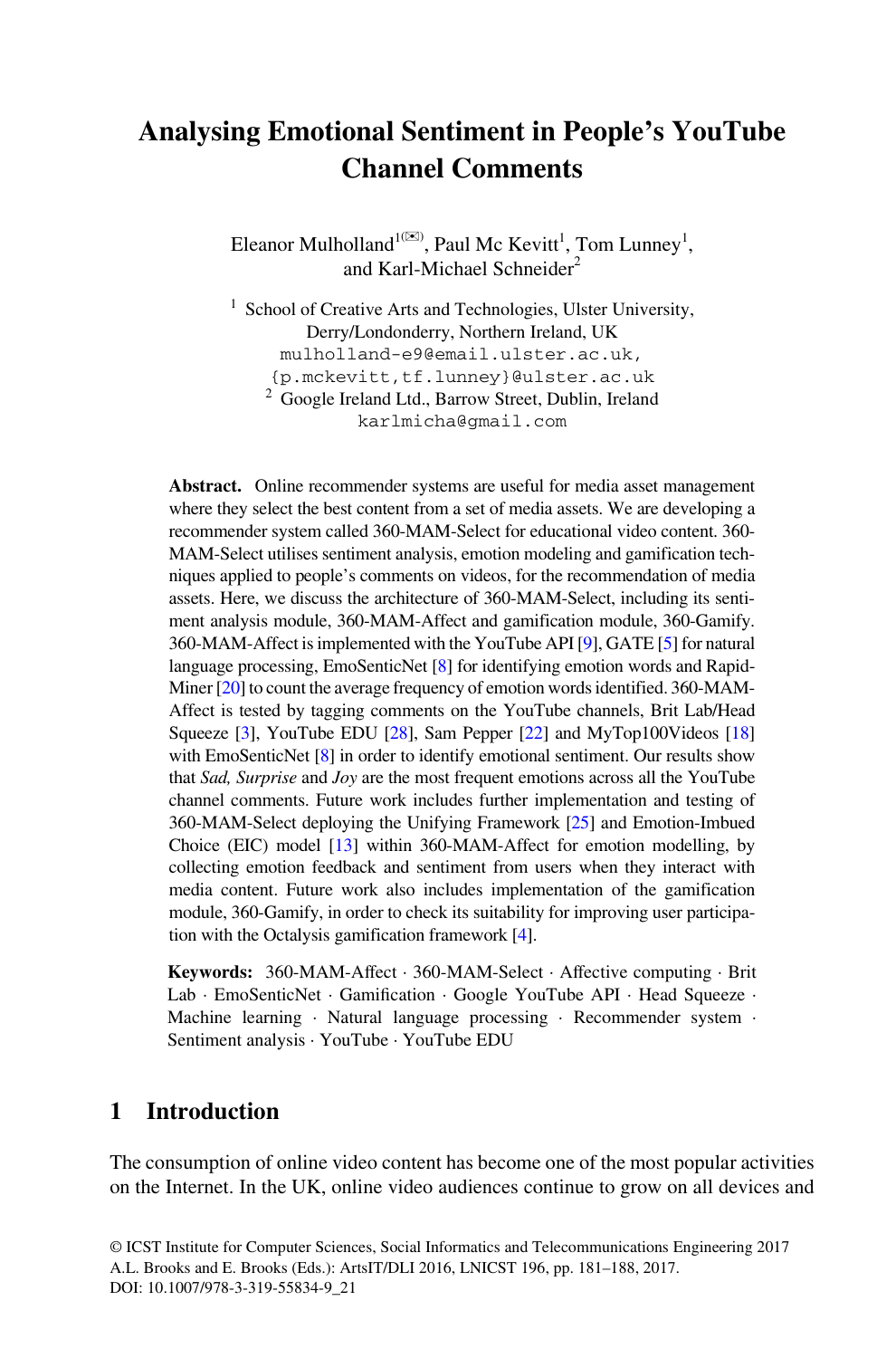the number of daily video viewers on mobile devices has increased by 46% between May, 2014 and May, 2015 [\[15](#page-7-0)]. YouTube alone has 300 h of video uploaded every minute and over half the video views come from mobile devices [\[29](#page-7-0)]. Recommender systems have proven their ability to improve the decision-making processes for users in situations that often involve large amounts of information, such as the selection of movies to watch online [\[11\]](#page-6-0).

We are currently developing an online recommender system (360-MAM-Select) [\[6](#page-6-0), [17](#page-7-0)] that employs sentiment analysis and gamification techniques applied to people's comments on videos to achieve higher quality video recommendations for users. 360- MAM-Select will adapt to sentiment expressed by users on videos, whilst gamification will motivate engagement with video content. Section 2 discusses related work on recommender systems and sentiment analysis and Sect. [3](#page-2-0) the design and implementation of 360- MAM-Select with its sentiment analysis module, 360-MAM-Affect and its gamification module, 360-Gamify. Section [4](#page-3-0) discusses results from testing 360-MAM-Affect by tagging comments on the YouTube channels, Brit Lab/Head Squeeze, YouTube EDU, Sam Pepper and MyTop100Videos with EmoSenticNet in order to identify emotional sentiment. Section [5](#page-5-0) examines 360-MAM-Select in relation to other work and Sect. [6](#page-5-0) concludes with plans for future work.

# **2 Background and Literature Review**

#### **2.1 Recommender Systems**

Recommender systems recommend products and services whilst searching online content and rank products against others for comparison. Improving online decision-making processes, particularly in electronic commerce, then allows online users to cope with large amounts of available information  $[21]$  $[21]$  $[21]$ . Recommender system algorithms need to personalise the user experience effectively  $[14]$  $[14]$ . This poses a challenge, requiring efficient algorithms to supply high quality recommendations to end users [\[23\]](#page-7-0). Faridani [\[7\]](#page-6-0) trained a recommender model for an online clothes store, using textual and numerical ratings from the Opinion Space dataset. Hanser et al. [\[10](#page-6-0)] developed NewsViz giving numerical emotion ratings to words calculating the emotional impact of words and paragraphs, facilitating the display mood of the author over the course of online football reports. NewsViz tracks the emotions and moods of the author, aiding reader understanding. Tkalčič et al. [[25\]](#page-7-0) propose a Unifying Framework for emotion detection and inclusion in recommender systems. This framework has three main phases: (1) entry, (2) consumption and (3) exit  $[25]$ . Most research has shown that emotions can be influential in making recommendations [\[30\]](#page-7-0). Little research has explored, 'how emotions interact with recommendation algorithms - the usage of emotional variables in the recommendation process' [\[30,](#page-7-0) p. 22].

#### **2.2 Sentiment Analysis**

Sentiment analysis is the process of recognising negative, positive and neutral opin‐ ions [[27\]](#page-7-0). The advantage of sentiment analysis, when compared with traditional methods of opinion collecting, such as surveys, is that sentiment analysis can provide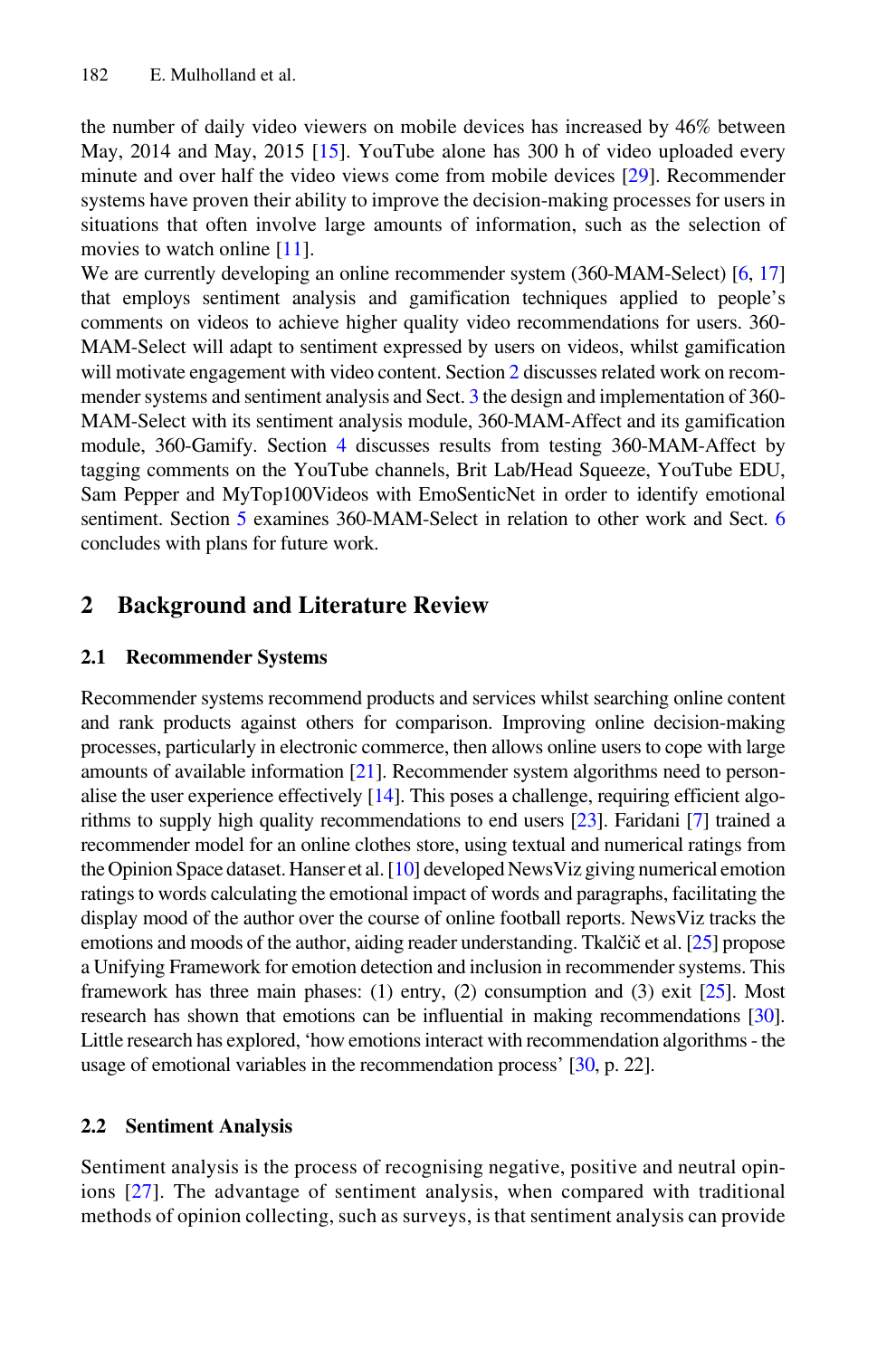<span id="page-2-0"></span>a larger sample for a lower cost than traditional survey methods. Customer surveys can be very limited and costly for organisations to conduct [[19](#page-7-0)]. The challenge faced by sentiment analysis is the sheer variety of data on the Internet, and that it is avail‐ able in so many different forms. This information is not static, as new information is uploaded almost constantly, and most of it can be edited and changed over time [\[12\]](#page-6-0). Natural Language Processing [[1,](#page-6-0) [19\]](#page-7-0) and Machine Learning [[26](#page-7-0)] techniques are frequently utilised in sentiment analysis. Lerner et al. [[13](#page-7-0)] found emotions to be powerfully influential on decision-making and proposed a model of decision-making called the Emotion-Imbued Choice (EIC) model, which synthesises their findings. The EIC model takes into account emotions in two ways, firstly through the decision maker's prediction of their expected emotions as a result of the outcome of their decision and secondly, through the current emotions of the decision maker, which traditionally have been excluded from rational choice models [[13](#page-7-0)].

## **3 Design and Implementation of 360-MAM-Select**

Figure [1](#page-3-0) shows the architecture of our recommender system for media asset management (360-MAM-Select) for monitoring and engaging users during the selection and viewing of media content, incorporating a module for sentiment analysis and emotion modelling (360-MAM-Affect) based on the Unifying Framework [[25](#page-7-0)] and EIC model [[13\]](#page-7-0). The gamification module, 360-Gamify, is based on the Octalysis gamification framework [[4,](#page-6-0) p. 815] which displays the various gamification techniques used in applications to motivate users in different ways [\[4\]](#page-6-0). 360-MAM-Affect's emotion modelling module collects emotion data from the user during the entry, consumption and exit stages of the Unifying Framework, facilitating access to how the user responds emotionally to a video. Emotion data is collected on two levels, the primary emotion (mood direct experience) and the meta emotion (thoughts and feelings about the mood) [[16](#page-7-0), p. 102]. Users will choose one of the seven emotions they feel represents their present state with the Emotion Feedback Emoticon Popup shown in Fig. [1,](#page-3-0) and they will identify if they liked or disliked feeling that emotion. Recommender systems are employed to aid decision making and emotions have been found to be key in decision making [\[13](#page-7-0)], and hence we plan to further aid decision making by understanding users' emotions with 360-MAM-Select. The EIC model will be implemented in 360-MAM-Affect to collect data on current user emotions and expected emotion outcomes, in order to gather information about users' decision making on choosing media content. 360-MAM-Affect's sentiment analysis module harvests user YouTube comments on video content and identifies its overall reception. A collection of comments on a video aids its rating within 360-MAM-Select, in order to provide tailored recommendations for particular users. 360-Gamify provides incentives to users to interact with 360-MAM-Select by rewarding them for providing primary and meta data feedback on their emotional state or their text comments and likes/dislikes.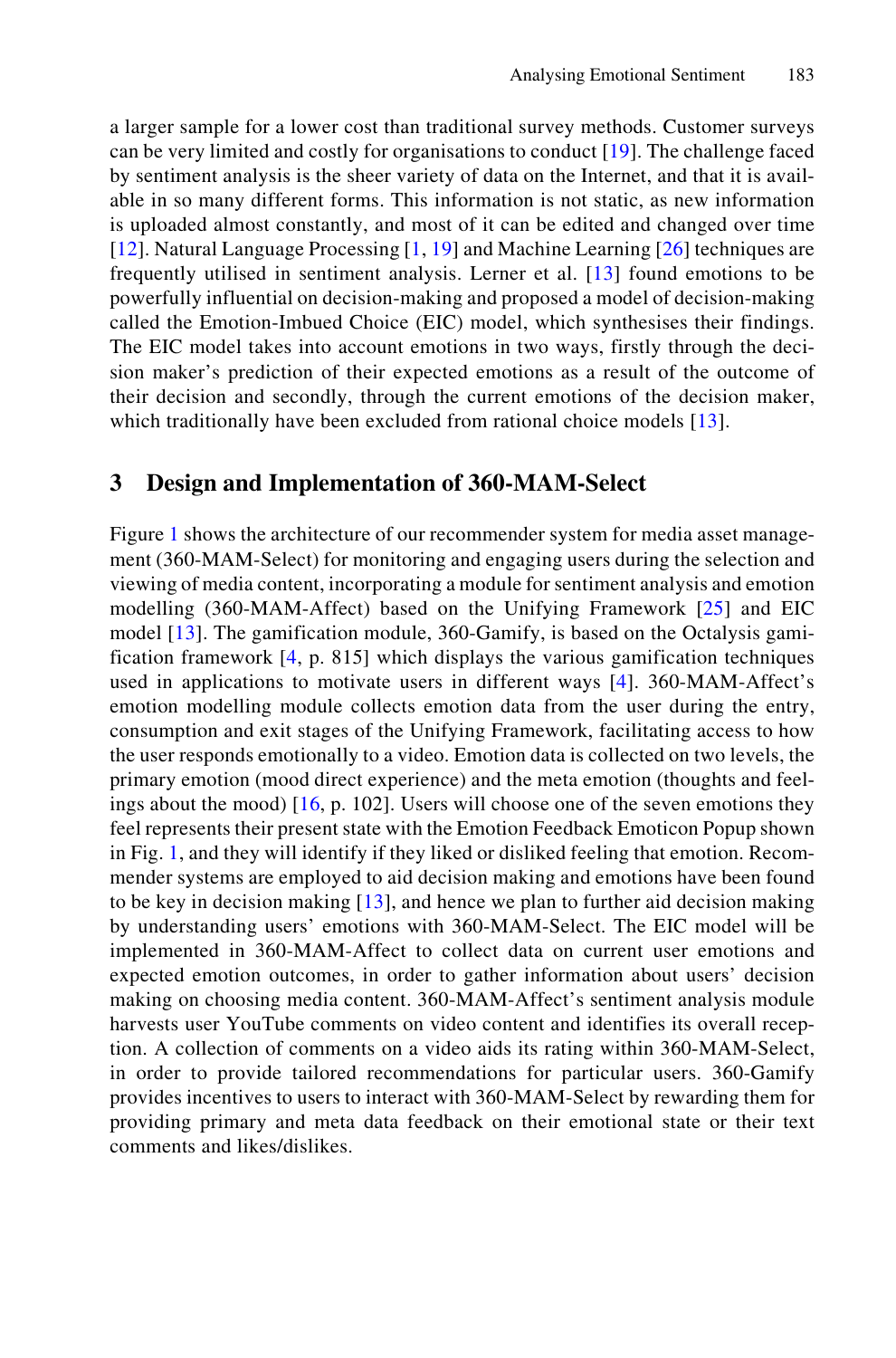<span id="page-3-0"></span>

**Fig. 1.** Architecture of 360-MAM-Select

We implemented 360-MAM-Select's sentiment analysis module, 360-MAM-Affect using Google's YouTube API [[9\]](#page-6-0) for YouTube data, GATE [\[5](#page-6-0)] for natural language processing, EmoSenticNet [\[8\]](#page-6-0) for identifying emotion words and RapidMiner [[20](#page-7-0)] for counting the average frequency of emotion words identified. Specific YouTube channel video URLs were harvested using Google's YouTube API [[9](#page-6-0)]. We then used the Google YouTube API to reap the 100 most recent user comments from each video URL. This returned a separate plain text file for each URL, with each comment collected separated by a new line.

# **4 Results on Analysis of YouTube Channel Comments**

We gathered comments from four different YouTube Channels as shown in Table 1. Two of these channels contained mostly science and educational videos (Brit Lab [[3\]](#page-6-0), YouTube EDU [[28\]](#page-7-0)), the third was a Vlogger's Channel called Sam Pepper [\[22](#page-7-0)] which contained a variety of video genres and the fourth, "MyTop100Videos" [[18\]](#page-7-0), was collected from a playlist containing a selection of the most disliked videos on YouTube which varied in genre from education to music and Vlogs.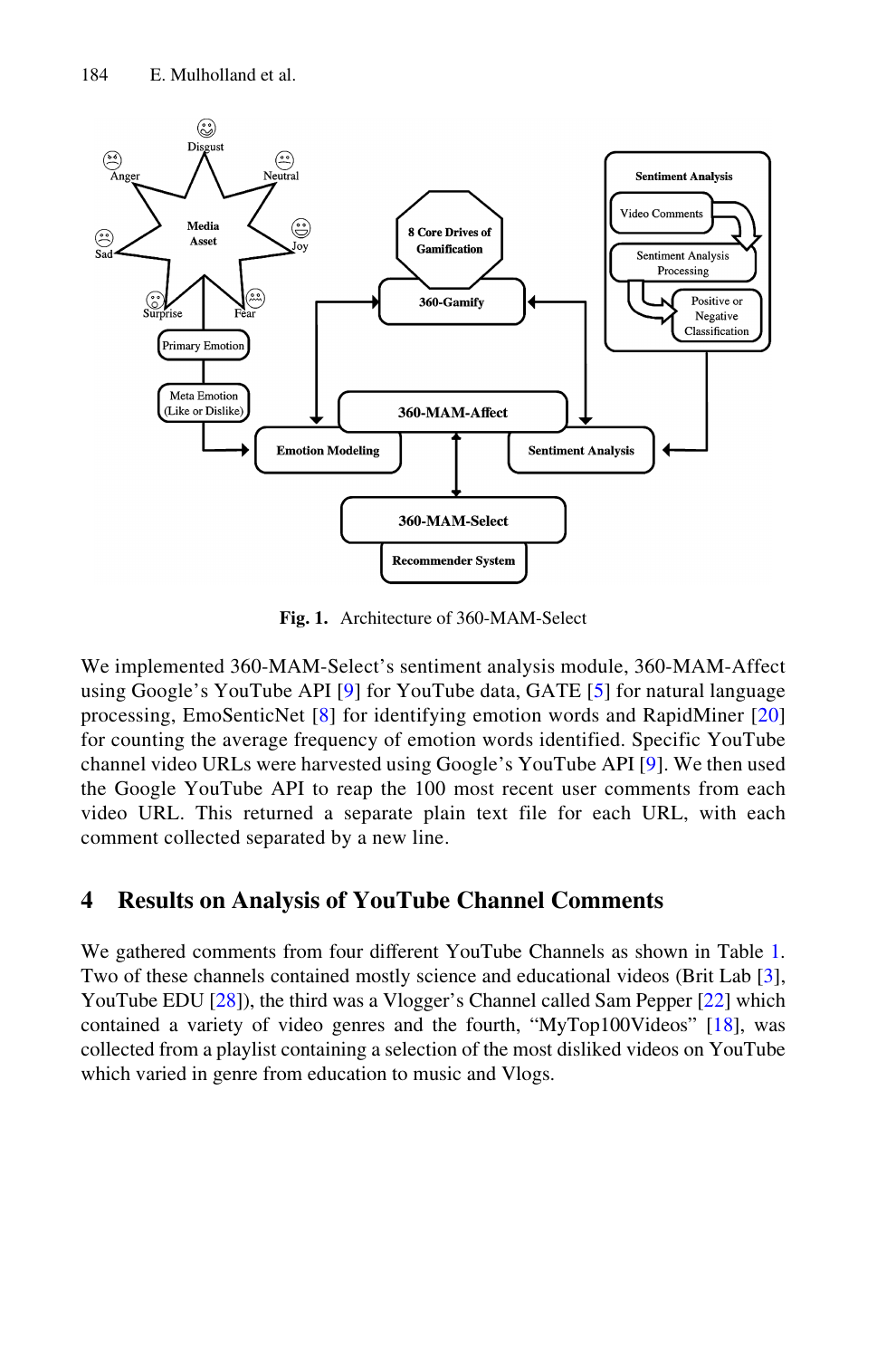| YouTube Channel       | Format   |         | Number of URLs |
|-----------------------|----------|---------|----------------|
|                       | Playlist | Channel | Reaped         |
| Brit Lab/Head Squeeze |          |         | 490            |
| YouTube EDU           |          |         | 389            |
| Sam Pepper            |          |         | 128            |
| MyTop100Videos        |          |         | 426            |
| Total                 |          |         | 1.433          |

We tagged the reaped YouTube comments with emotions associated with specific concepts [[17\]](#page-7-0). The plain text files reaped by the YouTube API containing YouTube comments were tagged with one or more of the relevant emotions (*Anger, Disgust, Joy, Sad, Surprise, Fear* or *Neutral*) for each concept found. This was achieved with EmoSenticNet which assigns six WordNet-Affect [[24\]](#page-7-0) emotion labels to SenticNet concepts and can be applied to sentiment analysis and other forms of opinion mining [[8\]](#page-6-0). The natural language processing and text engineering tool, GATE, was utilised for tagging words with associated concepts from EmoSenticNetusingits ANNIE Gazetteer for text information extraction [\[5](#page-6-0)]. The ANNIE Gazetteer was manually modified to include lists of concepts linked to emotions from EmoSenticNet [[8\]](#page-6-0). These tagged text files containing YouTube comments were then processed by RapidMiner [\[20](#page-7-0)] in order to identify the frequency of tagged emotions within each separate URL from each YouTube channel. We reaped up to 100 of the most recent comments from each of the 1,433 videos and calculated the average frequency of tags for *Anger, Disgust, Joy, Sad, Surprise*, *Fear* and *Neutral* across all of the YouTube channels, as shown in Fig. 2.



**Fig. 2.** Average emotion frequencies across YouTube channels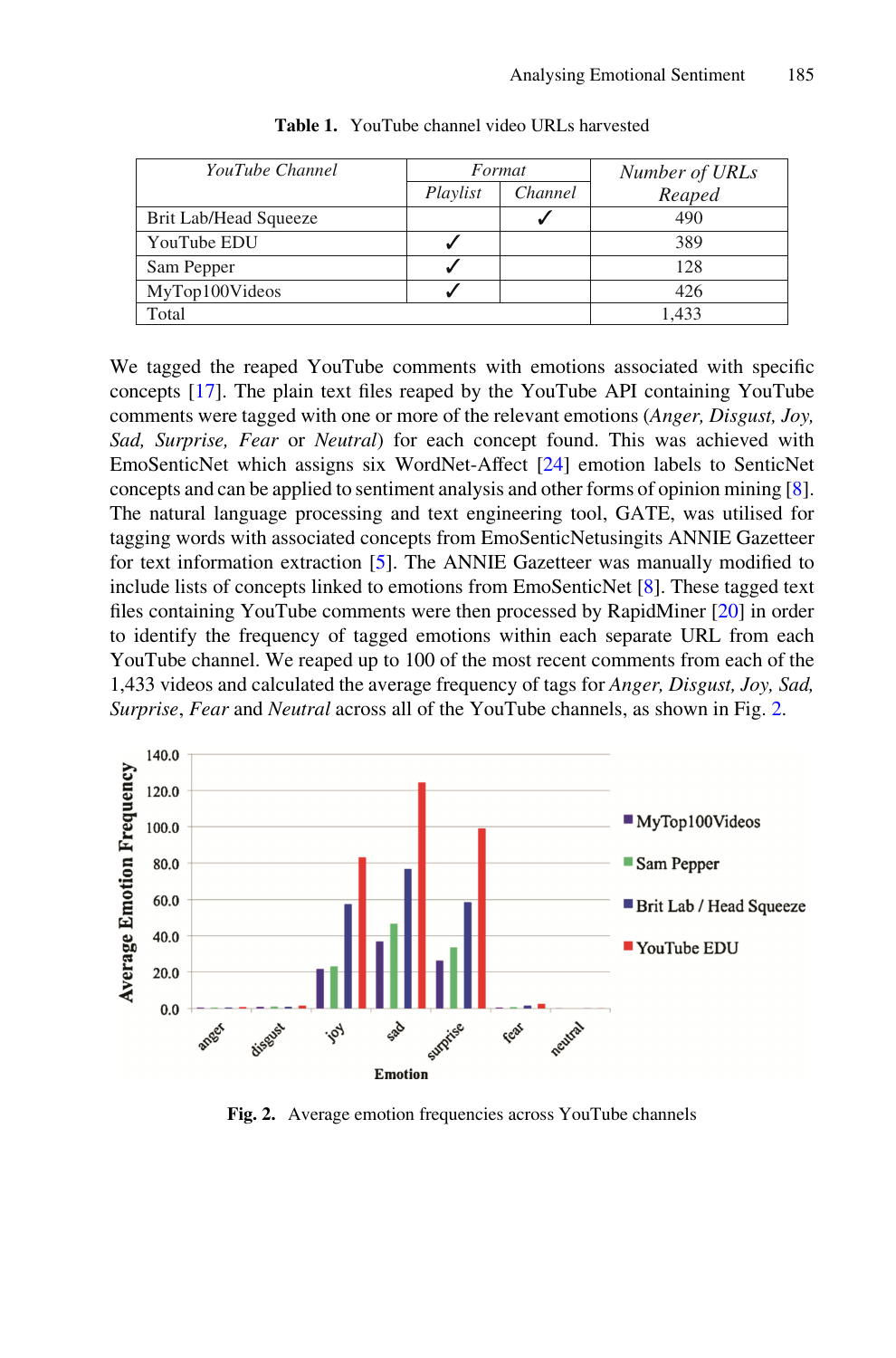<span id="page-5-0"></span>These averages were calculated by arithmetic mean:

$$
(A = \frac{S}{N})
$$

 $A =$  average emotion frequency,  $S =$  total sum of given tagged emotion and  $N =$  total number of video URLs for given channel. Three (*Sad, Surprise* and *Joy*) of the seven emotion tags were above 20 for average emotion frequency, which have previously been found to be more frequently related to concepts from EmoSenticNet [\[17](#page-7-0)]. *Anger, Disgust, Fear* and *Neutral* were considerably lower with none of these four emotions being higher than 3 for their average emotion frequency. However, this could be attributed to fewer concepts in EmoSenticNet being linked to these emotion tags [\[17](#page-7-0)]. The least common emotion was*, Neutral,* with an average emotion frequency of only 1, though this was not unexpected due to the low number of concepts in EmoSenticNet that were found to be neutral [\[17](#page-7-0)]. It is surprising that the channels, *MyTop100Videos* and *Sam Pepper* do not appear to have a higher average number of emotion tags for *Anger, Disgust, Sad* or *Fear*, considering the playlist chosen from *MyTop100Videos* includes some of the most disliked videos on YouTube. *Sam Pepper* has incurred a huge degree of criticism online for abusive and harassing actions in his videos [\[2](#page-6-0)]. Hence, it was expected that more negative emotions would have been found in comments on his videos. It is noted that both *MyTop100Videos* and *Sam Pepper* scored much lower in *Joy* and *Surprise* on average than the two educational YouTube channels, *Brit Lab/Head Squeeze* and *YouTube EDU*.

## **5 Relation to Other Work**

Previous work has identified the importance of recommender systems [[21\]](#page-7-0) and their ability to personalise experiences [\[14](#page-7-0)] to provide high quality recommendations [[23\]](#page-7-0). Emotion [\[16](#page-7-0)] has been identified as an important factor in improving recommender systems  $[25]$  $[25]$ . It is expected that by utilising both emotion detection and sentiment analysis, 360-MAM-Select will advance recommender systems by providing an improved user experience. Identifying sentiment towards online videos and user emotions in order to aid user decision making will improve the recommendation of online video content.

#### **6 Conclusion and Future Work**

The hypothesis of this research is that sentiment analysis, emotion detection and model‐ ling and gamification will improve online recommendation of media assets. The sentiment in user comments on YouTube channel videos will help to identify higher quality content. Here, we discussed the architecture of 360-MAM-Select, our recommender system for media assets, including its sentiment analysis module, 360-MAM-Affect and its gamification module, 360-Gamify. We discussed the implementation of 360-MAM-Affect, employing the YouTube API, GATE for natural language processing, EmoSen‐ ticNet for identifying emotion words and RapidMiner for counting the average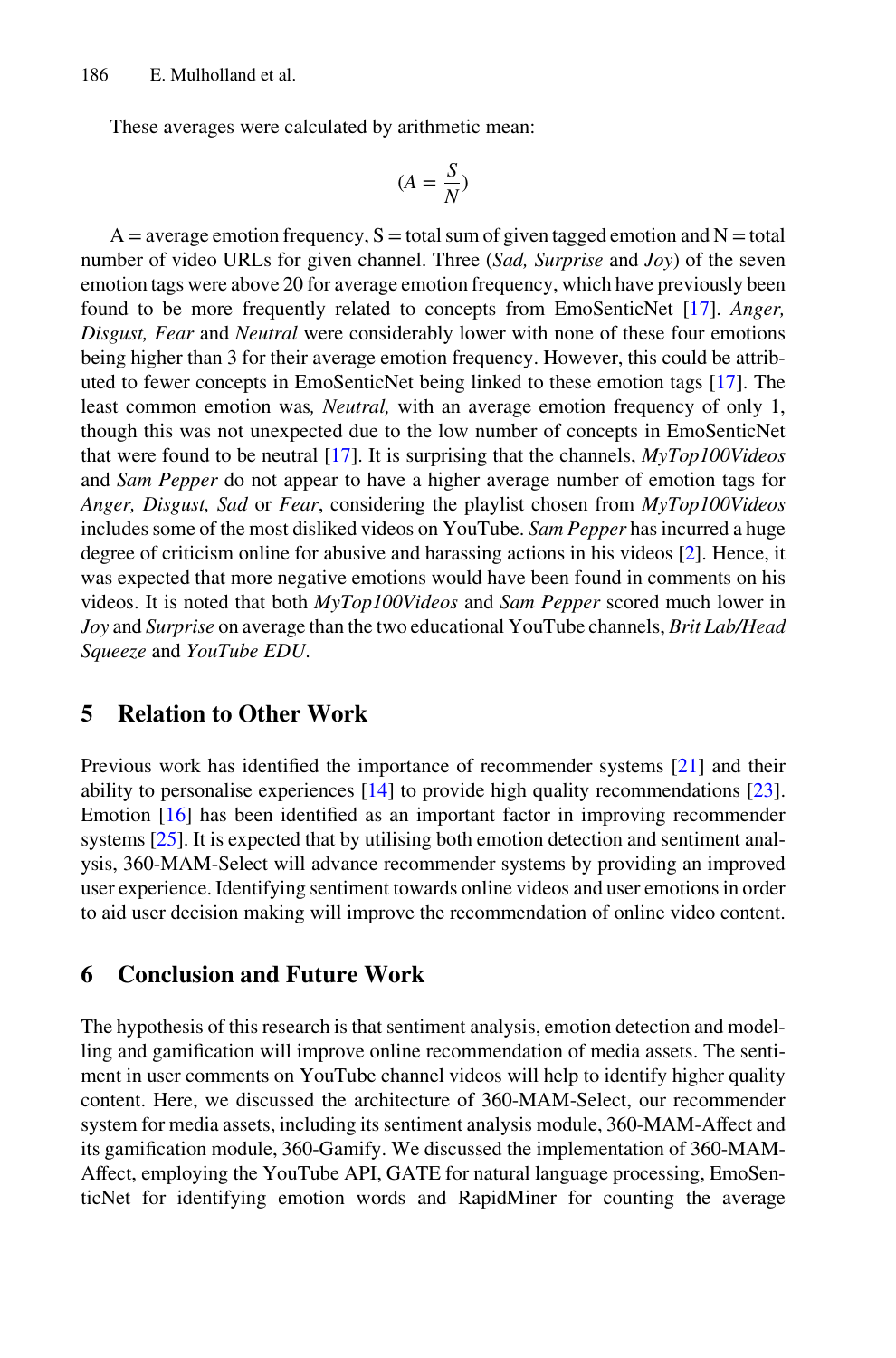<span id="page-6-0"></span>frequency of those identified emotion words. We discussed results from testing 360- MAM-Affect by tagging YouTube channel comments with EmoSenticNet in order to identify emotional sentiment. Future work includes further implementation and testing of 360-MAM-Select using the Unifying Framework [[25\]](#page-7-0) and Emotion-Imbued Choice (EIC) model [\[13](#page-7-0)] within 360-MAM-Affect for emotion modelling, by collecting emotion feedback and sentiment from users when they interact with media content. The gamification module, 360-Gamify, will also be implemented and tested with the Octal‐ ysis gamification framework [4].

**Acknowledgments.** We wish to thank Dr. Brian Bridges, Dr. Kevin Curran and Dr. Lisa Fitzpatrick at Ulster University, John Farren and Judy Wilson at 360 Production Ltd. and Alleycats TV for their useful suggestions on this work. This research is funded by a Northern Ireland Department of Employment & Learning (DEL) Co-operative Awards in Science & Technology (CAST) Ph.D. Studentship Awardat Ulster University.

# **References**

- 1. Bing, L.: AI and opinion mining. IEEE Intell. Syst. **25**(3), 76–80 (2010)
- 2. Blair, O.: Sam pepper heavily criticised for vile fake murder prank video. [http://](http://www.independent.co.uk/news/people/sam-pepper-criticised-over-vile-prank-fake-murder-video-a6754861.html) [www.independent.co.uk/news/people/sam-pepper-criticised-over-vile-prank-fake-murder](http://www.independent.co.uk/news/people/sam-pepper-criticised-over-vile-prank-fake-murder-video-a6754861.html)[video-a6754861.html](http://www.independent.co.uk/news/people/sam-pepper-criticised-over-vile-prank-fake-murder-video-a6754861.html). Accessed 15 Dec 2015
- 3. Brit Lab/Head Squeeze.: 360 Production. <https://www.youtube.com/user/HeadsqueezeTV>. Accessed 15 Dec 2015
- 4. Chou, Y.K.: Actionable Gamification: Beyond Points, Badges, and Leaderboards. Leanpub, Fremont (2015)
- 5. Cunningham, H.: General Architecture for Text Engineering (GATE). <https://gate.ac.uk/>. Accessed 10 Dec 2015
- 6. Downes, G., McKevitt, P., Lunney, T., Farren, J., Ross, C.: 360-PlayLearn: gamification and game-based learning for virtual learning environments on interactive television. In: Walshe, R., Perrin, D., Cunningham, P. (eds.) Proceedings of the 23rd Irish Conference on Artificial Intelligence and Cognitive Science (AICS-2012), Carlton Hotel, Dublin Airport, Dublin, Ireland, 17–19 September 2012, pp. 116–121. Logos Verlag, Berlin (2012)
- 7. Faridani, S.: Using canonical correlation analysis for generalized sentiment analysis, product recommendation and search. In: Proceedings of the Fifth ACM Conference on Recommender Systems, Chicago, Illinois, USA, 23–27 October, pp. 355–358 (2011)
- 8. Gelbukh, A.: EmoSenticNet.<http://www.gelbukh.com/emosenticnet/>. Accessed 20 Feb 2014
- 9. Google: YouTube API: Google Developer's Guide.<https://developers.google.com/youtube/>. Accessed 17 Nov 2015
- 10. Hanser, E., McKevitt, P., Lunney, T., Condell, J.: NewsViz: emotional visualization of news stories. In: Inkpen, D., Strapparava, C. (eds.) Proceedings of the NAACL-HLT Workshop on Computational Approaches to Analysis and Generation of Emotion in Text, Millennium Biltmore Hotel, Los Angeles, CA, USA, 5 June, pp. 125–130 (2010)
- 11. Kant, V., Bharadwaj, K.K.: Integrating collaborative and reclusive methods for effective recommendations: a fuzzy Bayesian approach. Int. J. Intell. Syst. **28**(11), 1099–1123 (2013)
- 12. Khan, K., Baharudin, B.B., Khan, A., e-Malik, F.: Mining opinion from text documents: a survey. In: Proceedings of the 3rd IEEE International Conference on Digital Ecosystems and Technologies, Istanbul, Turkey, 1–3 June, pp. 217–222 (2009)